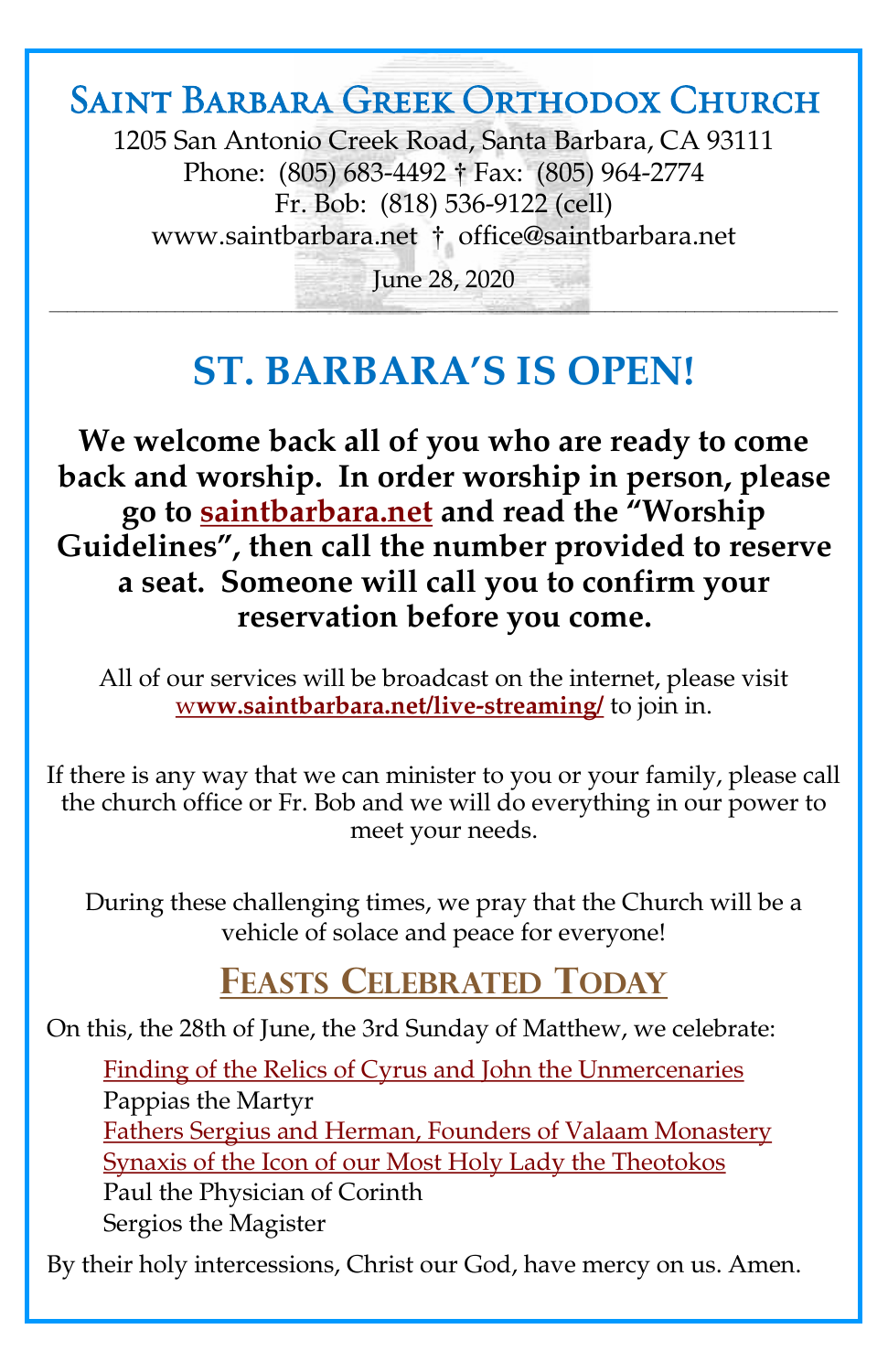### Sunday, June 28, 2020 3RD SUNDAY OF MATTHEW

These hymns are sung after the Priest enters the Altar carrying the Gospel. The Apolytikion for the Resurrection is sung once in Greek at the exit, and it is repeated in English after the entrance.

#### **Apolytikion for the Resurrection (Second Tone)**

When You descended to death, O Immortal Life, then the light of Your divinity destroyed Hades. When You raised the dead from the depths of darkness, all the heavenly powers cried out, "Glory to You, O Christ our God, the Giver of Life."

### **Apolytikion for Saint Barbara**

Let us honor Saint Barbara; for the all-modest one prevailed over the snares of the enemy, and was freed from them as a sparrow, with the Cross as aid and weapon.

### **Seasonal Kontakion**

Champion of Christians not put to shame, advocate before the Maker always steadfast, do not spurn sinners' voices raised in prayer. In your goodness respond to bring help to us who devoutly petition you. Hasten your intercession and urgently make entreaty; for you unfailingly defend, Theotokos, those who honor you.

# Please Note...

The liturgy on JUNE 30 for the Synaxis of the 12 Apostles will be for higher-risk individuals only, please only reserve a spot if you are 65 or older or have a pre -existing medical condition that makes you more susceptible to the COVID virus.

## *To Donate:*

You may visit <pushpay.com/g/saintbarbara> to donate online, or just TEXT "saintbarbara" to 77977. Choose "Stewardship" as the fund. Thank you!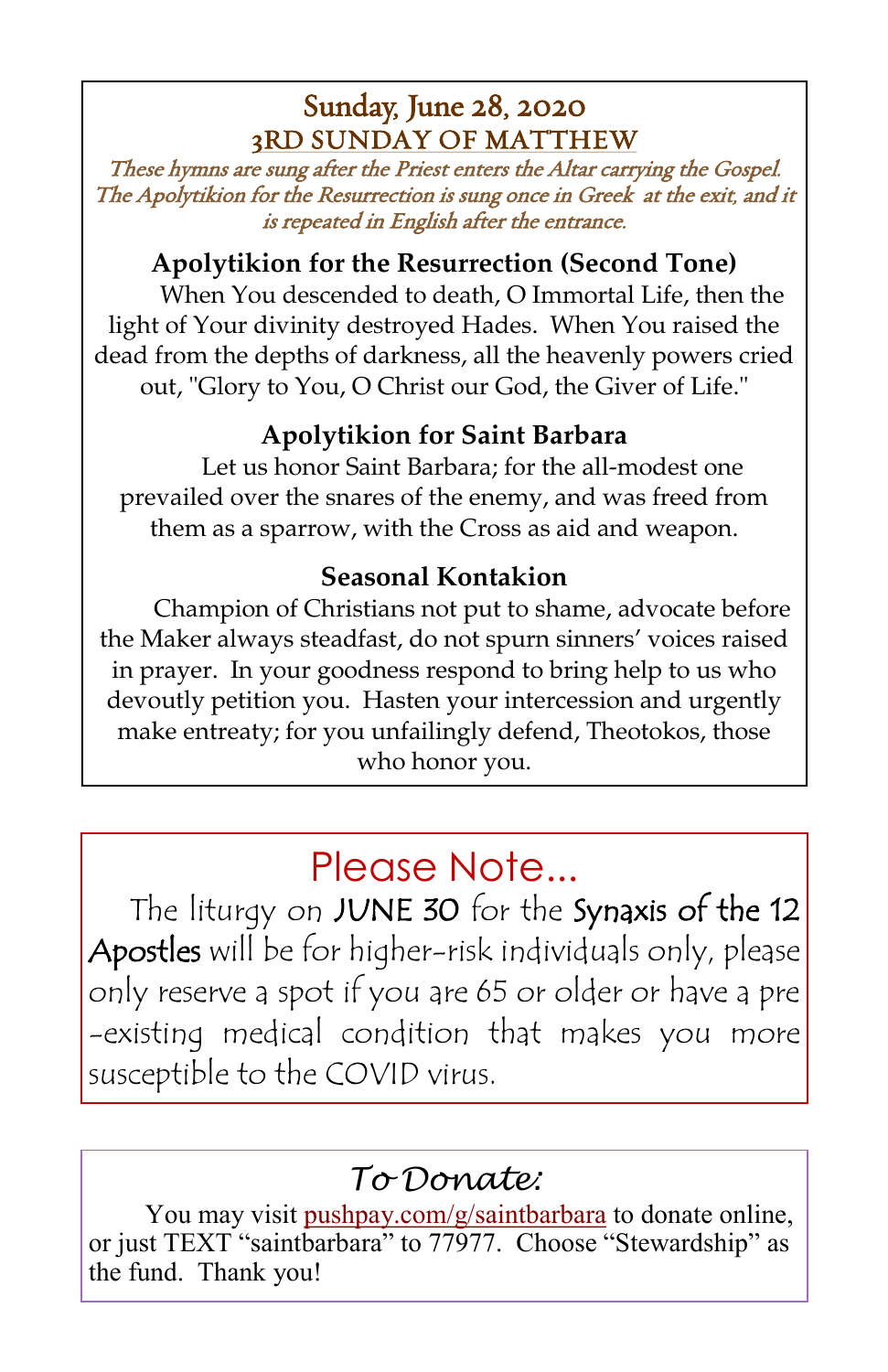*Epistle Notes: Those who appropriate Christ's love are reconciled to God. "To reconcile" means to change or reestablish, as in a broken friendship—to return to peace and communion.* 

# Epistle Reading

### Romans 5:1-10

 $\bigtriangledown$ rethren, since we are justified by faith, we have peace with God through our Lord Jesus Christ. Through him we have obtained access by faith to this grace in which we stand, and we rejoice in our hope of sharing the glory of God. More than that, we rejoice in our sufferings, knowing that suffering produces endurance, and endurance produces character, and character produces hope, and hope does not disappoint us, because God's love has been poured into our hearts through the Holy Spirit which has been given to us. While we were still weak, at the right time Christ died for the ungodly. Why, one will hardly die for a righteous man - though perhaps for a good man one will dare even to die. But God shows his love for us in that while we were yet sinners Christ died for us. Since, therefore, we are now justified by his blood, much more shall we be saved by him from the wrath of God. For if while we were enemies we were reconciled to God by the death of his Son, much more, now that we are reconciled, shall we be saved by his life.

# **THIS WEEK'S SERVICE SCHEDULE**

**SUNDAY, JUNE 28 - 3RD SUNDAY OF MATTHEW** ❖**Orthros 9am; Divine Liturgy 10am**

**Monday, June 29— Feast of Saints Peter and Paul**  ❖**Orthros 8am; Divine Liturgy 9am**

**Tuesday, June 30 - Synaxis of the 12 Holy Apostles** *HIGHER-RISK PARISHIONERS ONLY!!* ❖**Orthros 8am; Divine Liturgy 9am**

**SUNDAY, JULY 5 - 4TH SUNDAY OF MATTHEW** ❖**Orthros 9am; Divine Liturgy 10am**